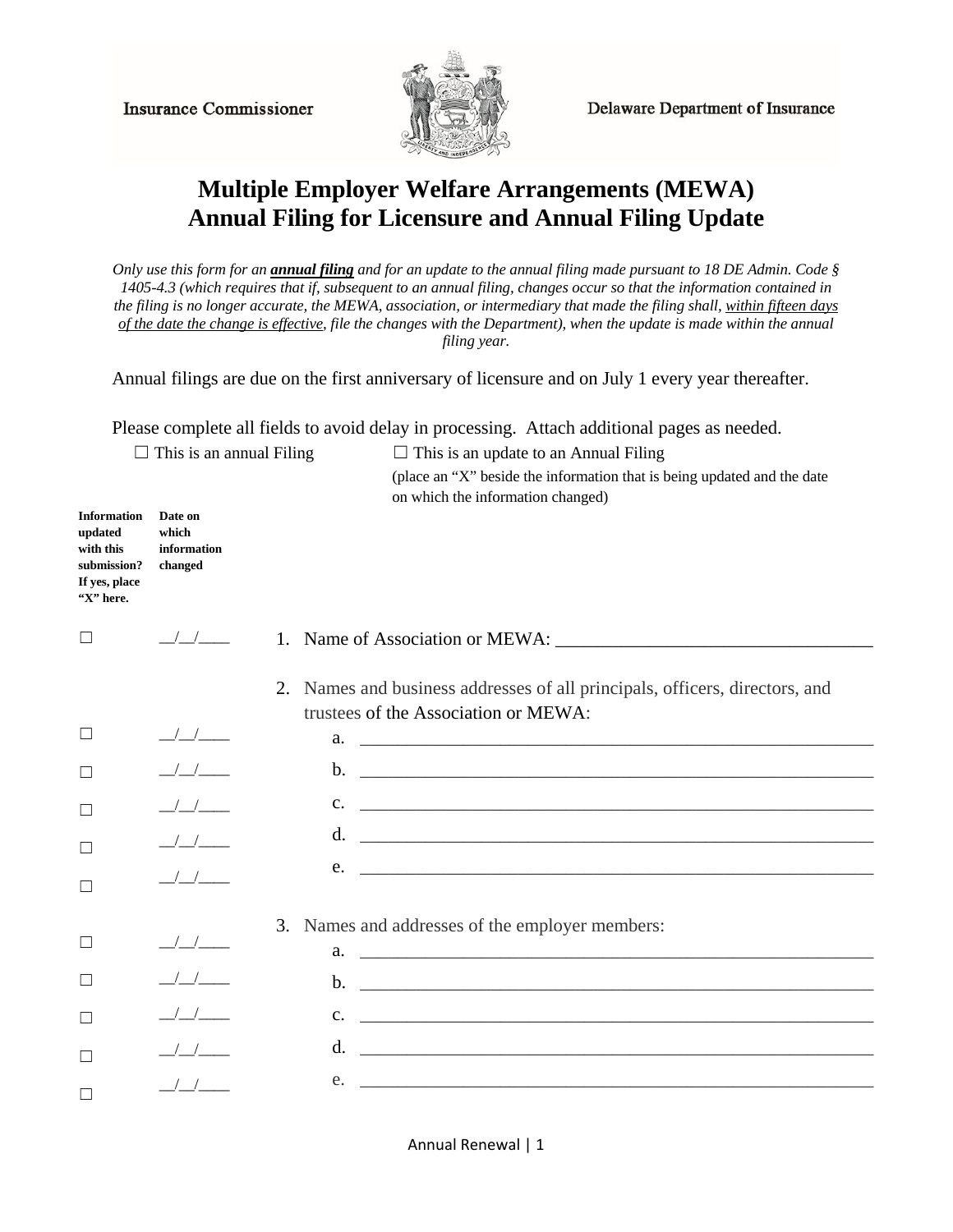|         |                                       | 4. Names and addresses of trustees or other persons responsible for the                                                                                                        |
|---------|---------------------------------------|--------------------------------------------------------------------------------------------------------------------------------------------------------------------------------|
| ⊔       | $\frac{\frac{1}{2}}{\frac{1}{2}}$     | MEWA's or the Association's operation:                                                                                                                                         |
| $\Box$  | $\frac{1}{2}$                         |                                                                                                                                                                                |
|         |                                       | $c.$ $\overline{\phantom{a}}$                                                                                                                                                  |
| □       |                                       |                                                                                                                                                                                |
| □       | $\frac{1}{2}$                         | $e.$ $\overline{\phantom{a}}$                                                                                                                                                  |
|         |                                       |                                                                                                                                                                                |
|         |                                       | List the contact information for where communications are to be received<br>5 <sub>1</sub><br>for the Company:                                                                 |
| $\Box$  | $\frac{\frac{1}{2}}{\frac{1}{2}}$     |                                                                                                                                                                                |
| $\perp$ | $\frac{1}{2}$                         |                                                                                                                                                                                |
|         | $\frac{1}{2}$                         |                                                                                                                                                                                |
| $\Box$  | $\frac{\sqrt{1-\sqrt{1-\frac{1}{2}}}$ | 6. Set forth the eligibility requirements for membership in the Association or<br>MEWA (add additional pages if more space is needed):                                         |
|         |                                       |                                                                                                                                                                                |
|         | $\frac{1}{2}$                         | 7. Are fees charged for membership in the Association or MEWA;<br>YES $\Box$ or NO $\Box$ .<br>If yes, please provide details of the fee structure, including amounts charged: |
| $\perp$ | $\frac{1}{2}$                         | 8. Are the Association or MEWA's benefits or coverage fully insured;<br>$YES \Box$ or NO $\Box$<br>If no, please provide explanation:                                          |
| $\Box$  | $\frac{\sqrt{}}{\sqrt{2}}$            | 9. List the name of the insurer that insures the Association or MEWA:                                                                                                          |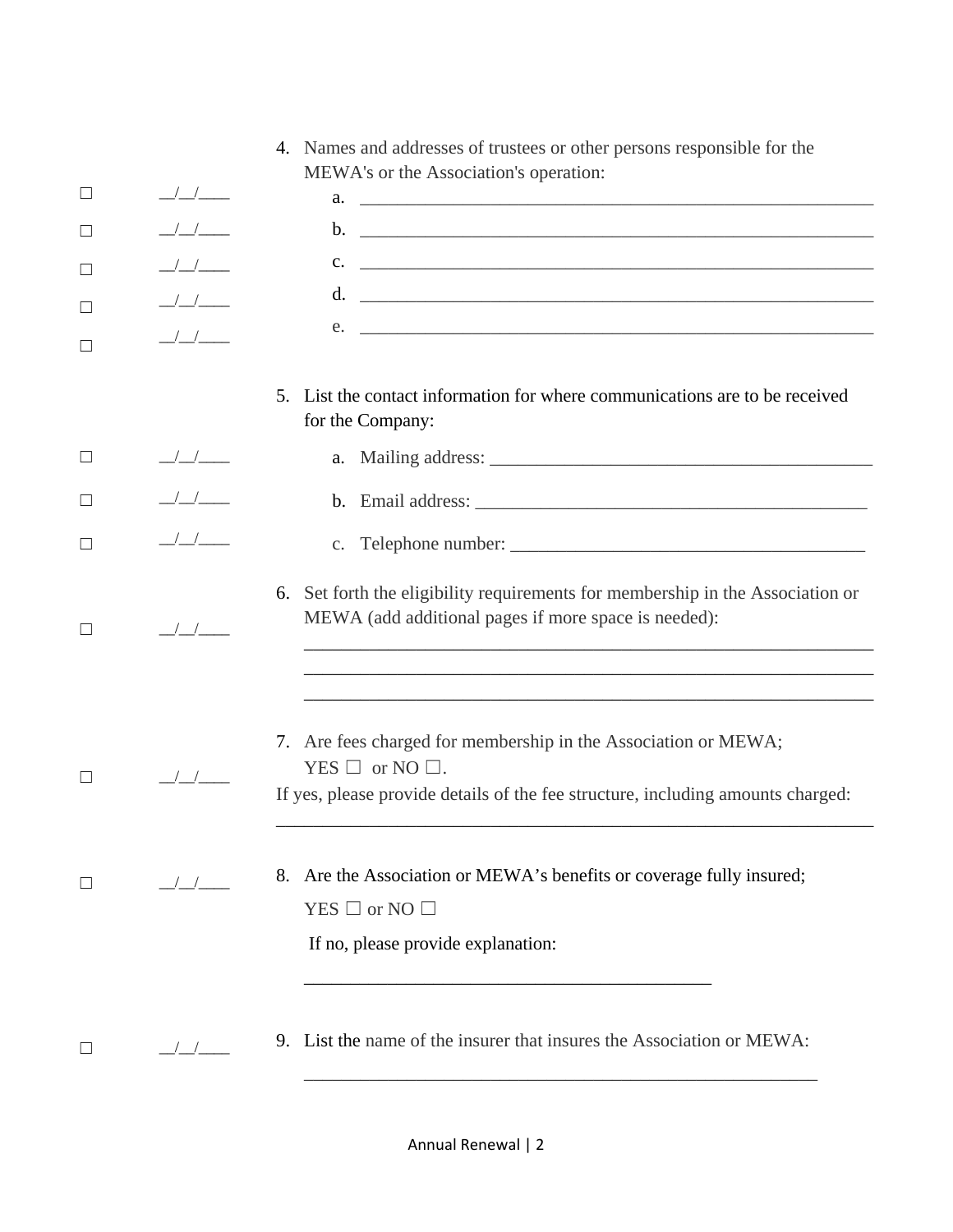$\frac{1}{2}$   $\frac{1}{2}$  $/$   $/$   $/$   $/$   $/$  $\frac{1}{2}$  $\frac{1}{2}$  $\frac{1}{1}$ "bona fide association" set forth in 18 *Del. C.* [§ 3506\(](http://delcode.delaware.gov/title18/c035/index.shtml)a)? a. Has been actively in existence for at least 5 years YES  $\Box$  or NO  $\Box$ b. Has been formed and maintained in good faith for purposes other than obtaining insurance and does not condition membership on the purchase of association-sponsored insurance YES  $\Box$  or NO  $\Box$ c. Does not condition membership in the association on any health status-related factor relating to an individual (including an employee of an employer or a dependent of an employee) and clearly so states in all membership and application materials YES  $\Box$  or NO  $\Box$ d. Makes health insurance coverage offered through the association available to all members regardless of any health status-related factor relating to such members (or individuals eligible for coverage through a member) and clearly so states in all marketing and application materials YES  $\Box$  or NO  $\Box$ e. Does not make health insurance coverage offered through the association available other than in connection with a member of the association and clearly so states in all marketing and application materials YES  $\Box$  or NO  $\Box$ f. Provides and annually updates information necessary for the Commissioner to determine whether or not an association meets the definition of a bona fide association before qualifying as a bona fide association for the purposes of this chapter. YES  $\Box$  or NO  $\Box$ If no, please provide an explanation:

10. Does the Association or MEWA meet all of the following requirements of a

☐

 $\Box$ 

 $\Box$ 

 $\Box$ 

☐

☐

\_\_\_\_\_\_\_\_\_\_\_\_\_\_\_\_\_\_\_\_\_\_\_\_\_\_\_\_\_\_\_\_\_\_\_\_\_\_\_\_\_\_\_\_\_\_\_\_\_\_\_\_\_\_\_\_\_\_\_\_\_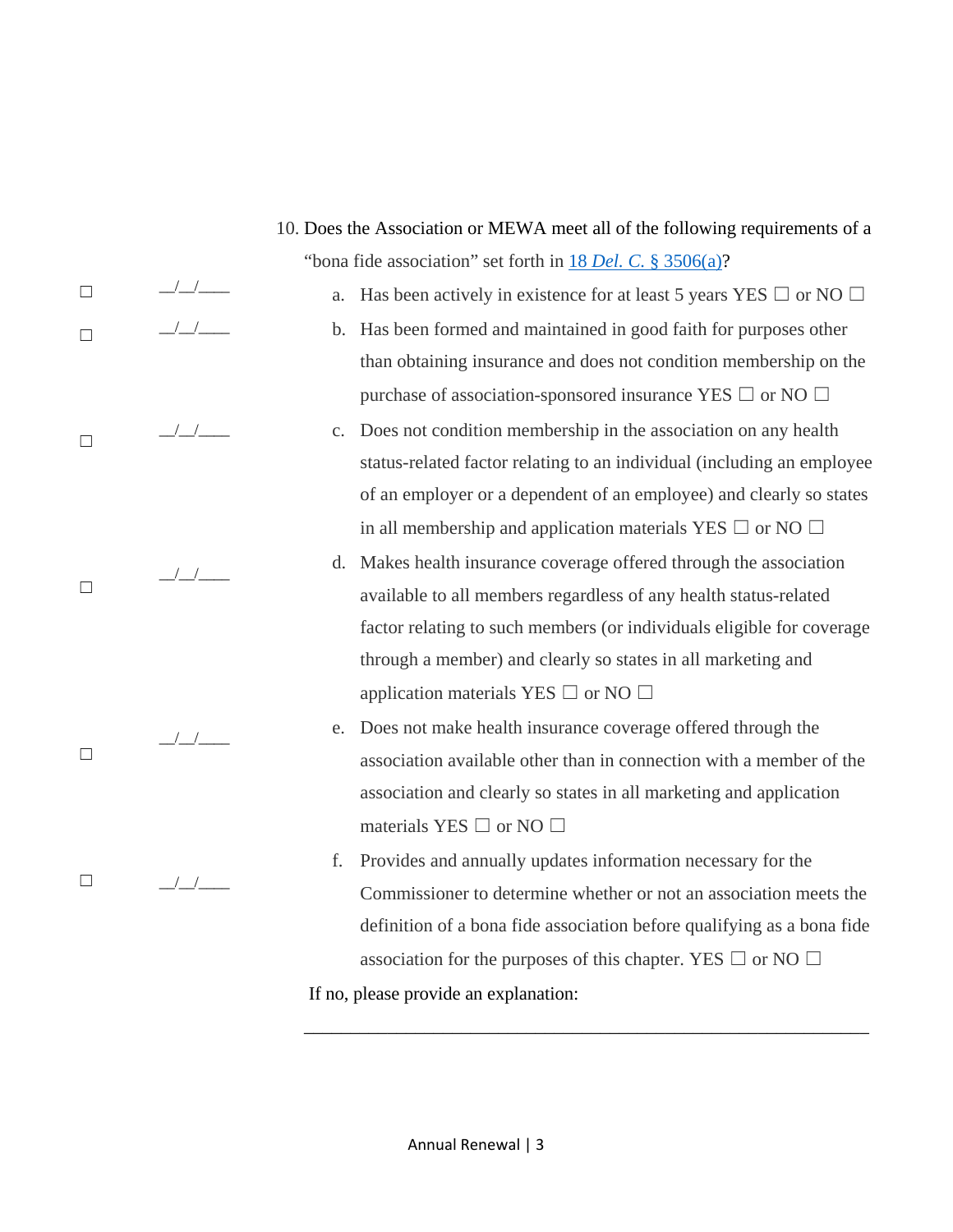|   |                                                                                                                                                                            | 11. Is the insurance policy offered by the Association or MEWA in compliance<br>with the following requirements as set forth in $18$ Del. C. § 3506(b)? |  |  |
|---|----------------------------------------------------------------------------------------------------------------------------------------------------------------------------|---------------------------------------------------------------------------------------------------------------------------------------------------------|--|--|
| ⊔ | $\frac{1}{2}$                                                                                                                                                              | The policy may insure members of such association or associations,<br>a.                                                                                |  |  |
|   |                                                                                                                                                                            | employees thereof or employees of members or 1 or more of the                                                                                           |  |  |
|   |                                                                                                                                                                            | preceding or all of any class or classes thereof for the benefit of                                                                                     |  |  |
|   |                                                                                                                                                                            | persons other than the employer YES $\square$ or NO $\square$                                                                                           |  |  |
| П | $\left  \begin{array}{c} \end{array} \right $                                                                                                                              | The premium for the policy shall be paid from funds contributed by<br>$\mathbf b$ .                                                                     |  |  |
|   |                                                                                                                                                                            | the association or associations or by the employer members, or by                                                                                       |  |  |
|   |                                                                                                                                                                            | both, or from funds contributed by the covered persons or from both                                                                                     |  |  |
|   |                                                                                                                                                                            | the covered persons and the association, associations or employer                                                                                       |  |  |
|   |                                                                                                                                                                            | members. YES $\square$ or NO $\square$                                                                                                                  |  |  |
| П |                                                                                                                                                                            | A policy on which no part of the premium is to be derived from<br>$\mathbf{c}$ .                                                                        |  |  |
|   |                                                                                                                                                                            | funds contributed by the covered persons specifically for their                                                                                         |  |  |
|   |                                                                                                                                                                            | insurance must insure all eligible persons, except those who reject                                                                                     |  |  |
|   |                                                                                                                                                                            | such coverage in writing. YES $\square$ or NO $\square$                                                                                                 |  |  |
|   |                                                                                                                                                                            | If no, please provide an explanation:                                                                                                                   |  |  |
|   |                                                                                                                                                                            |                                                                                                                                                         |  |  |
|   |                                                                                                                                                                            |                                                                                                                                                         |  |  |
| ⊔ |                                                                                                                                                                            | 12. Describe the Association or MEWA's membership requirements:                                                                                         |  |  |
|   |                                                                                                                                                                            |                                                                                                                                                         |  |  |
|   | 13. List the names, addresses, and qualifications of persons who will solicit,<br>negotiate, procure, or effect applications for coverage with the association<br>or MEWA: |                                                                                                                                                         |  |  |
|   |                                                                                                                                                                            |                                                                                                                                                         |  |  |
|   |                                                                                                                                                                            |                                                                                                                                                         |  |  |
|   |                                                                                                                                                                            |                                                                                                                                                         |  |  |
|   |                                                                                                                                                                            |                                                                                                                                                         |  |  |
|   |                                                                                                                                                                            |                                                                                                                                                         |  |  |
|   |                                                                                                                                                                            |                                                                                                                                                         |  |  |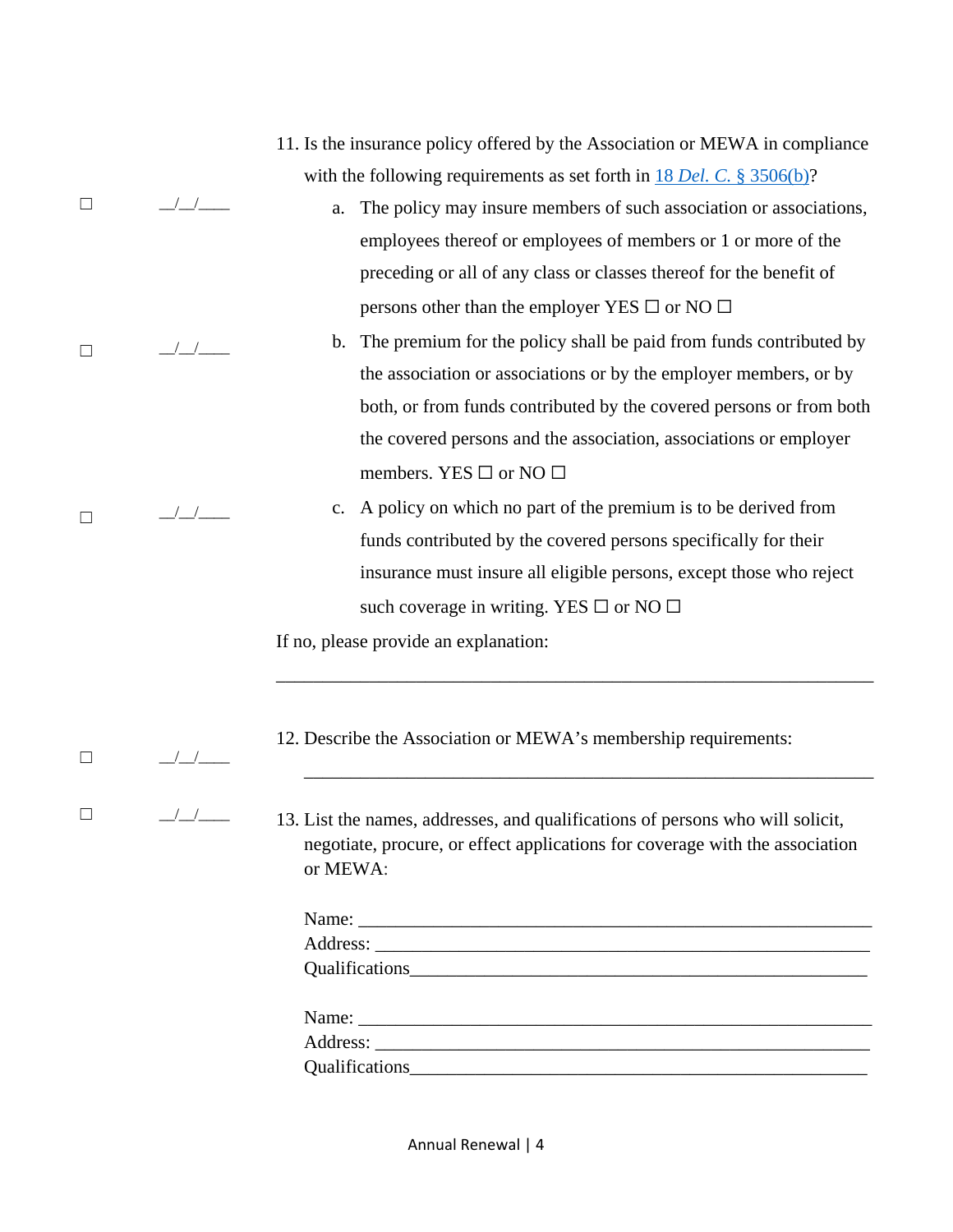| $\Box$ | $\frac{1}{2}$                                 | 14. List the names and addresses of all administrators and organizations,<br>including third party administrators or intermediaries, responsible for the<br>operation of the Association or MEWA that complies with the following:                        |
|--------|-----------------------------------------------|-----------------------------------------------------------------------------------------------------------------------------------------------------------------------------------------------------------------------------------------------------------|
| $\Box$ | $\sqrt{2}$                                    | The Association or MEWA contact shall be the person responsible<br>for filing all applicable forms and changes in information with the<br>Department:<br>Role: TPA $\Box$ , Intermediary $\Box$ , Other $\Box$ . If other, please<br>specify:             |
|        |                                               |                                                                                                                                                                                                                                                           |
|        |                                               |                                                                                                                                                                                                                                                           |
|        |                                               | Role: TPA $\Box$ , Intermediary $\Box$ , Other $\Box$ . If other, please<br>specify:                                                                                                                                                                      |
| П      | $\left  \begin{array}{c} \end{array} \right $ | The regulatory contact shall be the person responsible for receiving<br>notice of laws regulations, bulletins, and the like that may affect<br>the plan. Complete and attach Form D2.                                                                     |
|        |                                               |                                                                                                                                                                                                                                                           |
|        |                                               |                                                                                                                                                                                                                                                           |
| $\Box$ | $\frac{\sqrt{1-\mu}}{\sqrt{1-\mu}}$           | 15. Does the insurer offering the health benefit plan to the association or a<br>MEWA shall guarantee acceptance of all persons within the association or<br>MEWA and their dependents as required by 18 DE Admin. Code § 7.5?<br>$YES \Box$ or NO $\Box$ |
| $\Box$ | $\frac{\sqrt{2}}{\sqrt{2}}$                   | 16. Does the health benefit plan provide all of the benefits listed in 18 DE<br>Admin. Code § 8.0? YES $\Box$ or NO $\Box$                                                                                                                                |
| $\Box$ | $\frac{\sqrt{2}}{\sqrt{2}}$                   | 17. Does the health benefit plan meet all of the membership requirements of $\frac{18}{18}$<br>DE Admin. Code § 9.0? YES $\Box$ or NO $\Box$                                                                                                              |
| $\Box$ |                                               | 18. Does the health benefit plan comply with the notice requirements of $18$ DE<br>Admin. Code § 10.0? YES $\Box$ or NO $\Box$                                                                                                                            |
| $\Box$ | $\frac{1}{\sqrt{2}}$                          | 19. Does the health benefit plan comply with the enrollment requirements in $\frac{18}{18}$<br>DE Admin. Code § 11.0 and 18 Del. C. § 3571J? YES $\square$ or NO $\square$                                                                                |

Annual Renewal | 5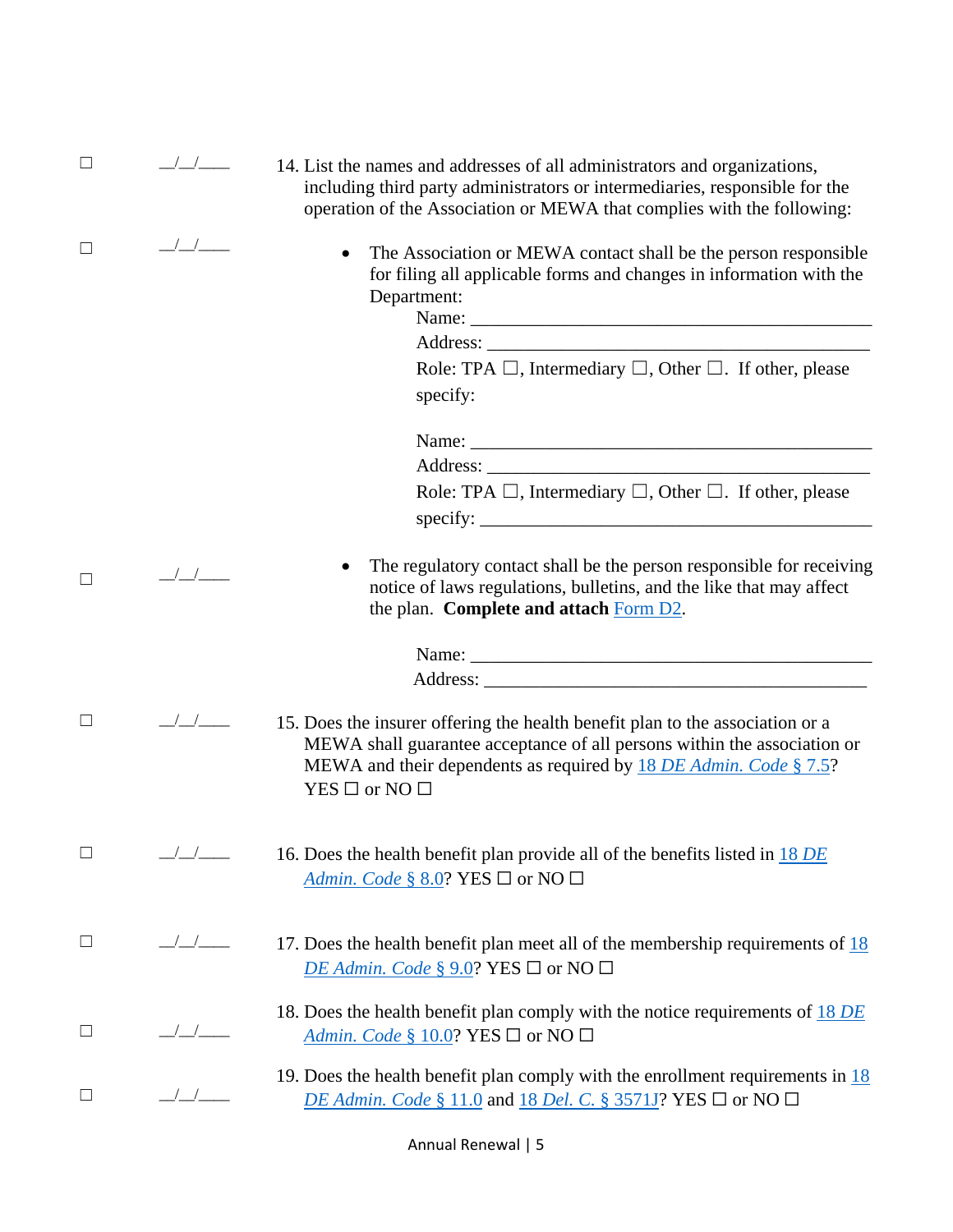$\Box$   $\Box$   $\Box$  20. Attach a copy of each of the following documents:

- a. Any policy or contract describing the benefits offered by the Association or MEWA.
- b. The organizational documents of the Association or MEWA, including but not limited to:
	- i. Articles of incorporation;
	- ii. By-laws; or
	- iii. Trust instrument;
- c. The Association or MEWA's certificate of good standing from the state in which association or MEWA is registered as a business;
- d. Any document executed by an employer to become a member of the Association, including application for membership in the association;
- e. The [biographical affidavits](https://www.naic.org/documents/industry_ucaa_form11.pdf) for all trustees, officers, directors, and other members of the Association or MEWA's governing body who are responsible for the operation of the Association or MEWA;
- f. All current policies or contracts of insurance issued to the Association or MEWA that provide coverage for health care benefits and services to be offered in Delaware.;
- g. All current contracts between the Association or MEWA and insurers to provide coverage for health care benefits and services to be offered in Delaware;
- h. All current advertising and marketing materials used by the association or MEWA;
- i. A completed [UCAA Form 12](https://www.naic.org/documents/industry_ucaa_form12.pdf) (registered agent for service of process form).
- j. The most recent audited financial statement as defined in 18 *[DE.](http://regulations.delaware.gov/AdminCode/title18/1400/1405.shtml#TopOfPage)  [Admin. Code](http://regulations.delaware.gov/AdminCode/title18/1400/1405.shtml#TopOfPage)* § 1405-12.0.
- k. The most recent M-1 form as filed with United States Department of Labor.
- l. Documentation of the Association's or MEWA's annual premium for the preceding policy year and an estimate of its annual premium for the following year.
- m. A certified copy of a surety bond sufficient to cover 20% of the Association's or MEWA's annual premium for Delaware members that is in a form to be approved by the Commissioner and has been issued by an insurer or surety licensed to transact such business in Delaware, or by a surplus lines insurer on Delaware's approved list.
- 21. Send the completed application and all supporting documents electronically to [BERG@delaware.gov.](mailto:BERG@delaware.gov)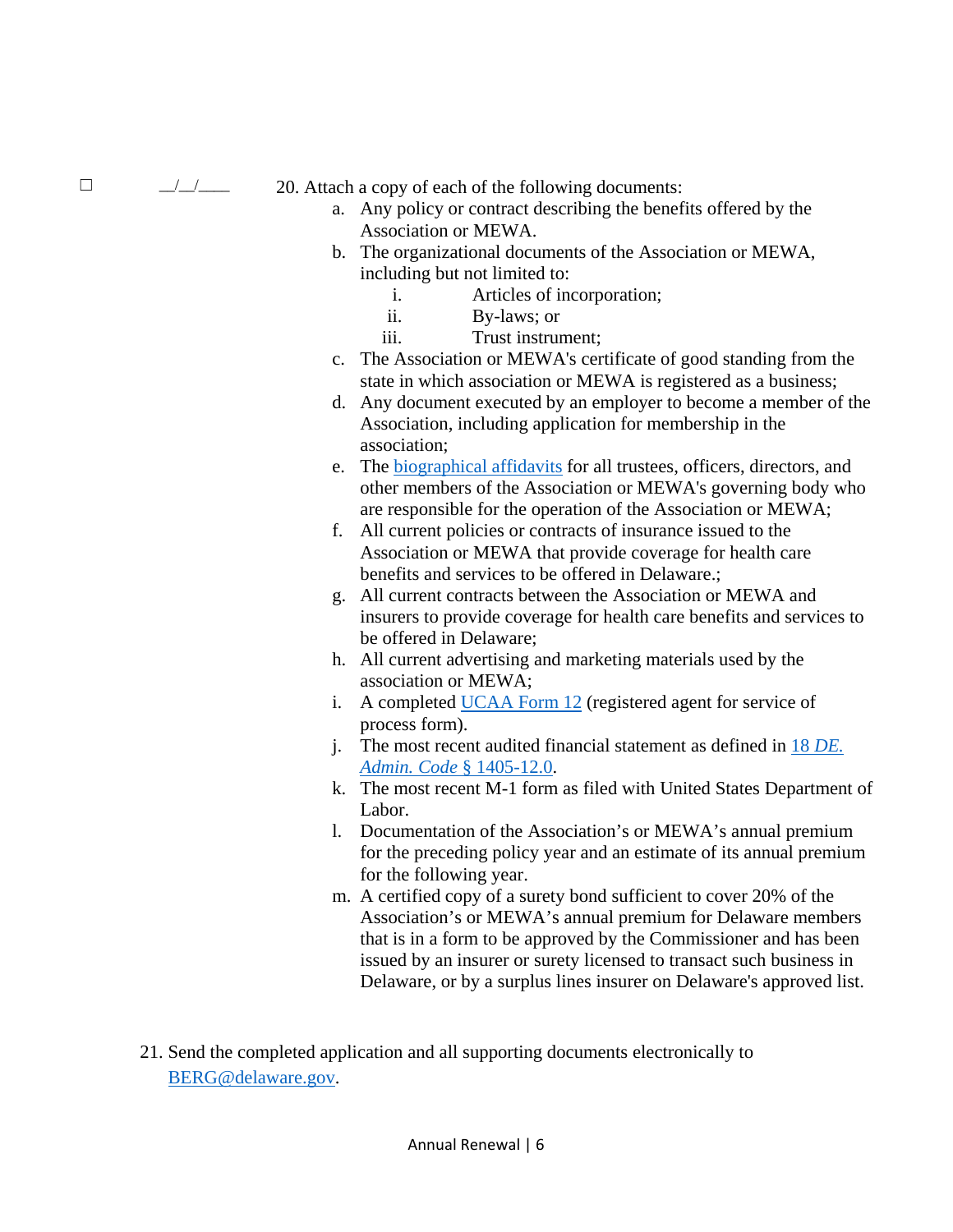22. Remit filing fee in the amount of **\$150** by check, made payable to **Delaware Department of Insurance** (checks with an incorrect payee will be rejected).

> **Mail to:** Delaware Department of Insurance Attn: BERG 841 Silver Lake Blvd. Dover, DE 19904

**Note that the time frames for Department review set forth in 18** *[DE. Admin. Code](http://regulations.delaware.gov/AdminCode/title18/1400/1405.shtml#TopOfPage)* **§ [1405-4.4 and 4.5](http://regulations.delaware.gov/AdminCode/title18/1400/1405.shtml#TopOfPage) will begin on the date that the Department receives the applicant's check, not from the date that the Department receives the application by email.**

The Undersigned hereby swear and affirm that the foregoing statements and information regarding \_\_\_\_\_\_\_\_\_\_\_\_\_\_\_\_\_\_\_\_\_\_\_\_\_\_\_\_\_\_\_\_\_\_\_\_\_\_\_\_\_\_\_\_\_\_\_are true and correct.

(Name of Association/MEWA)

\_\_\_\_\_\_\_\_\_\_\_\_\_\_\_\_\_\_\_\_\_\_\_\_\_\_\_\_\_\_\_\_\_\_ \_\_\_\_\_\_\_\_\_\_\_\_ **Signature of Officer, Director, or Trustee** Date

\_\_\_\_\_\_\_\_\_\_\_\_\_\_\_\_\_\_\_\_\_\_\_\_\_\_\_\_\_\_\_\_\_\_

Printed Name

| State of  |         |  |  |
|-----------|---------|--|--|
|           | $)$ SS: |  |  |
| County of |         |  |  |

Sworn before me this \_\_\_\_\_\_ day of \_\_\_\_\_\_\_\_\_\_\_\_\_\_\_\_,\_\_\_\_\_

Notary Public

My Commission Expires:

\_\_\_\_\_\_\_\_\_\_\_\_\_\_\_\_\_\_\_\_\_\_\_\_\_\_\_\_\_\_\_\_\_\_\_\_